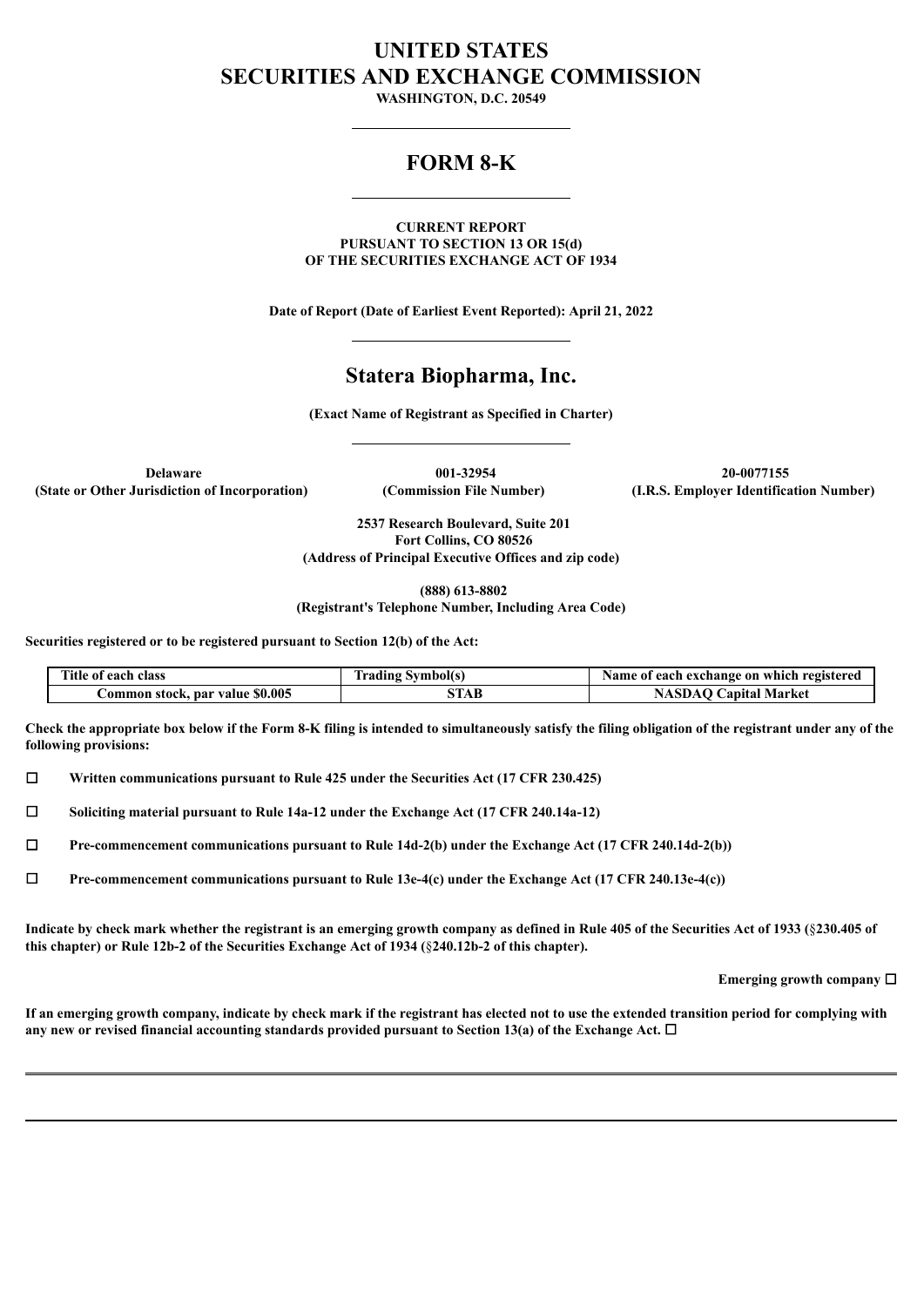#### Item 5.02. Departure of Directors or Certain Officers; Election of Directors; Appointment of Certain Officers; Compensatory Arrangements **of Certain Officers.**

On April 21, 2022, Statera Biopharma, Inc. (the "**Company**") accepted the resignation of Cozette M. McAvoy, Chief Legal Officer effective as of April 30, 2022. Her decision was not a result of any disagreement with the Company or its Board of Directors or any matter relating to the Company's operations, policies or practices. Following her resignation, Ms. McAvoy will become an Advisor to the Board of Directors of the Company.